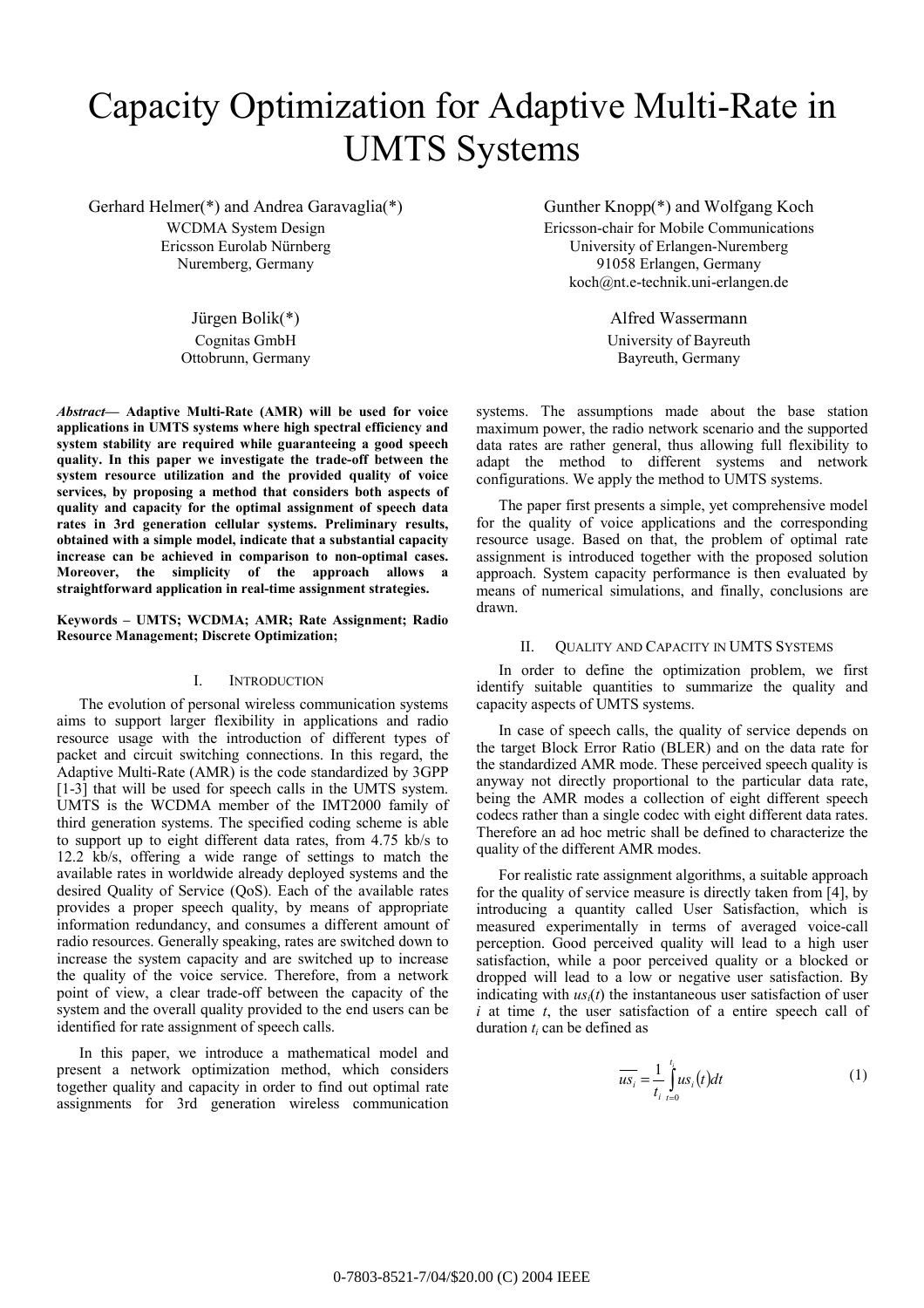Reasonably assuming that a user is annoyed for a certain amount of time after experiencing an event of either blocked or dropped call, a proper duration can also be assigned to those events. Therefore, the call duration  $t_i$  can be divided in  $H$  time intervals of duration *ti*,*h*, characterized by constant AMR mode and BLER, and the integral in equation (1) can be substituted by a sum over the H time intervals:

$$
\overline{us_i} = \frac{1}{t_i} \sum_{h=1}^{H} u s_{i,h} \cdot t_{i,h}
$$
 (2)

where  $us_{ih}$  is the user satisfaction of user *i* in the time interval *h*.

Expanding the sum and collecting together the terms concerning the generic AMR mode *k*, the user satisfaction for the user *i* switching rate among *m* modes can be rewritten as

$$
\overline{u s_i} = \frac{1}{t_i} \sum_{k=0}^{m} u_{i,k,BLER} \cdot t_{i,k}
$$
 (3)

where  $u_{i,k,\text{BLER}} = f(k,\text{BLER})$  is the user satisfaction perceived by the user *i* when using the mode *k*, for a certain BLER. Assuming that an ideal power control is deployed, the BLER can be considered constant during the call (i.e. the connection quality is locked to the set target) and thus removed from the function above. Therefore, for the AMR mode *k* at given BLER, the user satisfaction can be written as  $u_k$ . The values for the  $u_k$  for the different AMR modes at BLER of 1% are listed in Table I [4]. Note that besides the normal eight AMR modes, the two extra modes  $k = 0$  and  $k = -1$ , respectively for blocked and dropped calls (thus having a negative user satisfaction) are also included.

According to the definition above, two new significant parameters, namely the average user satisfaction *US* and the system performance *SP* can be introduced:

$$
US = \frac{\sum_{i=1}^{N_u} \overline{us_i} \cdot t_i}{\sum_{i=1}^{N_u} t_i}
$$
(4)

$$
SP = \frac{US \cdot \sum_{i=1}^{N_u} t_i}{T \cdot N_c} = \frac{\sum_{i=1}^{N_u} \overline{us_i} \cdot t_i}{T \cdot N_c}
$$
(5)

TABLE I. USER SATISFACTION FOR AMR MODES AT 1% BLER [4]

| AMR mode k:                                  | (blocked) | 1     | $\mathbf{2}$ | 3     |       |
|----------------------------------------------|-----------|-------|--------------|-------|-------|
| Bit rate $r_k$<br>[kbit/s]                   | 0.00      | 4.75  | 5.15         | 5.90  | 6.70  |
| <b>User</b><br>satisfaction $\mathbf{u}_{k}$ | $-5.00$   | 0.446 | 0.649        | 0.710 | 0.758 |
|                                              |           |       |              |       |       |
| <b>AMR</b> mode k:                           | (dropped) | 5     | 6            |       | 8     |
| Bit rate $r_{k}$<br>[kbit/s]                 | 0.00      | 7.40  | 7.95         | 10.20 | 12.20 |

They represent the quality of a particular service over a group of  $N_u$  users and the observed quality during time  $T$  of a complete system consisting of  $N_c$  cells, respectively.

Another aspect of interest for the optimization of rate assignment is the system capacity. Considering the case of a UMTS FDD (Frequency Division Duplex) system, it is possible to separate the capacity constraints for uplink and downlink, thus simplifying the analysis. In uplink, the capacity is limited mainly by interference from other mobiles and from the base stations, due to the non-orthogonality of the spreading codes used in the uplink. In downlink instead, the capacity is limited by the total available power at the base stations and by the hierarchical structure of a limited number of spreading codes.

In highly loaded WCDMA networks, the downlink power becomes the limiting factor of radio resources for voice services. Therefore, the capacity of a cell can be assumed limited by the maximum downlink power  $P_0$  available for speech connections, which takes into account the maximum base station carrier power, the power dedicated to pilot and synchronization channels, and a possible margin to cope with measurement errors. Based on this fact, the other factors of code limitations or uplink resource budget will not be considered further in this work for sake of simplicity. In case needed, they may still be added as additional constraints to the optimization problem formulated in the next section.

#### III. THE OPTIMIZATION PROBLEM

The problem we want to solve consists in maximizing the overall user satisfaction (i.e. the total satisfaction accumulated over all users), under the constraint that the sum of all individual downlink transmit powers *pik* in a cell shall not exceed the total downlink power  $P_0$  available for speech services. The solution will be represented by the rate assignment for each of the  $N_u$  users present in the system. The quantity that shall be maximized is an indication of the quality of service for the whole system of users and benefits from a high amount of users, which sums up to overall user satisfaction. On the other hand, the values of individual user satisfactions are limited by the cumulated user satisfaction of all users, and therefore an optimum for the trade-off between quality and capacity shall be found.

Considering a system of *Nu* users switching among *m* AMR modes, we introduce the decision variable  $x_{ik} \in \{0,1\}$  to represent the solution of the optimization problem above:

$$
x_{ik} = \begin{cases} 1 & \text{if the user } i \text{ selects mode } k \\ 0 & \text{otherwise} \end{cases}
$$

where  $i \in \{1, \ldots, N_u\}$  and  $k \in \{1, \ldots, m\}$ . The problem of optimizing the total user satisfaction in the system, while satisfying the constraint on limited capacity, can be then expressed as

**Maximize** 
$$
\sum_{i=1}^{N_u} \sum_{k=1}^{m} u_k \cdot x_{ik}
$$
 such that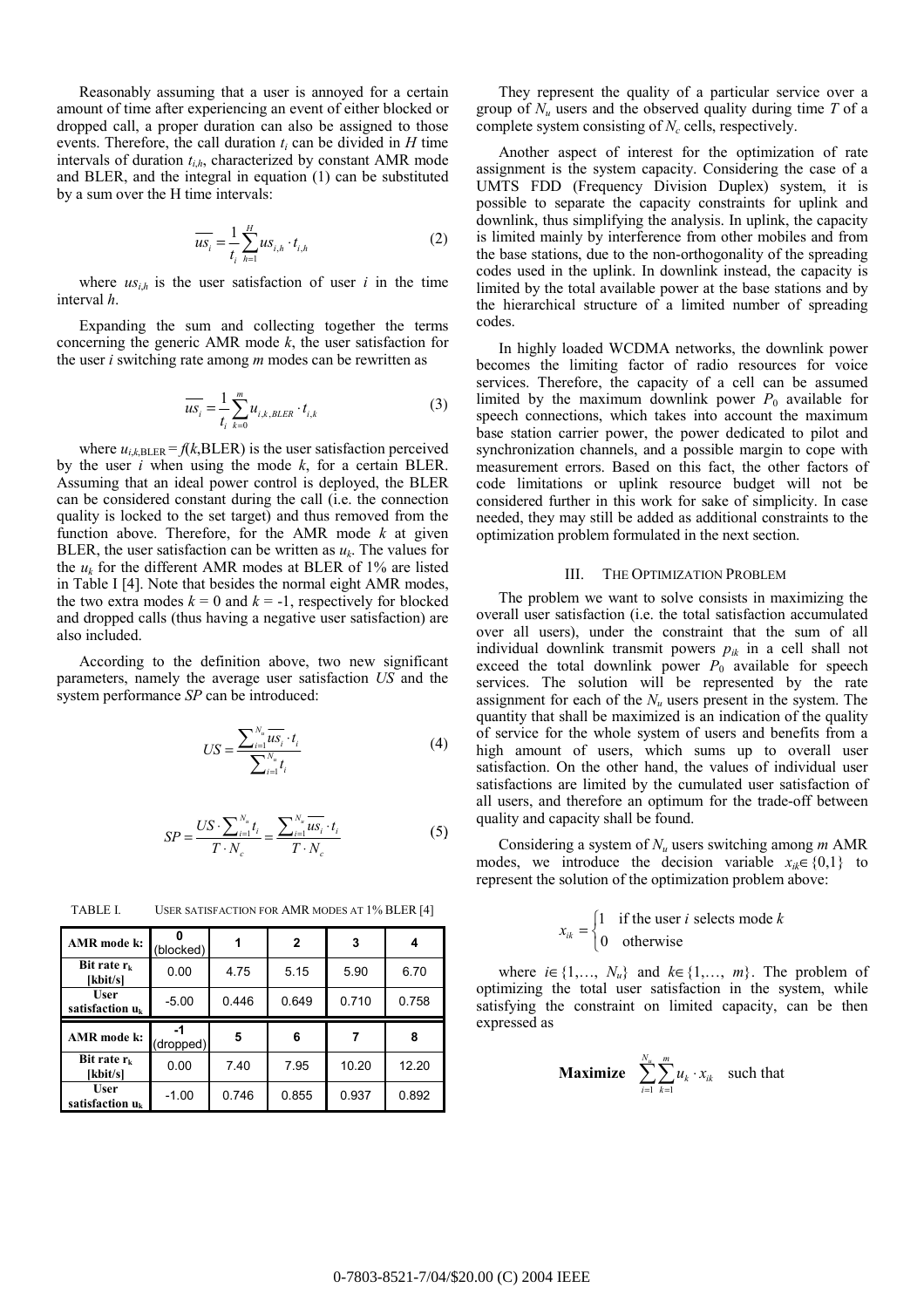$$
\sum_{i=1}^{N_u} \sum_{k=1}^{m} p_{ik} \cdot x_{ik} \le P_0 \tag{6}
$$

$$
\sum_{k=1}^{m} x_{ik} = 1
$$
 (7)

$$
\sum_{k=1}^{m} r_{ik} \cdot x_{ik} = r_i \tag{8}
$$

$$
x_{ik} \in \{0, 1\} \tag{9}
$$

The inequality (6) imposes the downlink power constraint: while equations (7) and (8) ensure that each user in the system selects a mode and transmits with the corresponding data rate, respectively. Finally, equation (9) imposes the integrality of the solution.

To solve the problem, the individual consumed powers *pik* shall be derived from the system parameters and the AMR mode characteristics. The details of this calculation are reported in Appendix A. It is important to notice that the values of the individual powers depend on the selected solution, i.e.  $p_{ik} = p_{ik}(x_{ik})$ , thus introducing a non-linearity in the optimization problem.

From a computational complexity point of view, the AMR capacity and quality optimization problem is a very difficult problem (NP-hard problem), and even simple cases demand a huge amount of time to search for the exact solution. The difficulty of solving this problem arises from the fact that the value of  $p_{ik}$  is related to the level of background noise N and total interference *I* at the mobile receiver to the bit rate  $r_k$ , and to the path loss *Li* of a user *i* at a given time *t*. Since the level of interference that the users experience depends on the power transmitted from the base stations, which in turn depends on the various  $p_{ik}$  belonging to the chosen solution, the discrete optimization problem increases exponentially in size, and ready available common solvers cannot be directly used for a real case. Therefore, we decide to investigate the possibility of modifying the optimization problem, by reducing it in dimension.

One promising approach is given by a simplification with the help of a user grouping method, where users are classified and grouped according to their power consumption. This is based on the idea of characterizing each user as belonging to a certain group, within which every user has the same common properties in terms of path loss or of transmitted power. The grouping method provides also a good possibility to base a real time rate assignment algorithm on, since users are stepwise classified and rate changes are limited, being only needed when a user changes group in the system to improve the overall quality.

In [5] different grouping techniques have been tested and compared in terms of fairness of the user distribution, calculation time, and quality of the final solution (e.g. how close is the solution found with grouping to the bounds of the solution without grouping). The use of a grouping according to power consumption with a logarithmic distribution has been selected as a good alternative to obtain an appropriate equivalent reduced-size problem.

Considering a number  $N_c$  of user groups and denoting with  $n_i$  the number of links in group  $i$ , the optimization problem can be rewritten as:

**Maximize** 
$$
\sum_{i=1}^{N_C} \sum_{k=1}^{m} u_k \cdot x_{ik}
$$
 such that  

$$
\sum_{i=1}^{N_C} \sum_{k=1}^{m} p_{ik} \cdot x_{ik} \le P_0
$$
 (10)

$$
\sum_{k=1}^{m} x_{ik} = n_i \tag{11}
$$

$$
\sum_{k=1}^{m} r_{ik} \cdot x_{ik} = r_i \tag{12}
$$

$$
x_{ik} \in \{0, ..., n_i\}
$$
 (13)

$$
\sum_{i=1}^{N_C} n_i = N_u \tag{14}
$$

where the equations  $(10)-(13)$  replace the equations  $(6)-(9)$ and the additional equation (14) ensures that all the users are taken into account exactly once.

#### IV. NUMERICAL RESULTS

To solve the described optimization problem, a numerical approach has been used, based on snapshot simulations. The scenario we considered assumes uniform cell deployment with omni-directional antennas at the Nodes B, and speech-only services with uniform traffic distribution. Three different environments have been modeled using the Okamura-Hata attenuation model, according to the characteristics reported in Table II.

For the AMR modes, the values reported in Table I are used. Because of snapshots simulations, no distinction is possible between blocking and dropping events. Therefore we decided to use only the user satisfaction  $u_0 = -1$  for both.

After choosing the desired scenario, the corresponding cumulative distribution of the path loss is evaluated and values are statistically assigned to the users, for different level of traffic. To complete the problem initialization, we assume all the users having the best rate and apply the equation (A3) in the appendix to initialize the power coefficients. To avoid unrealistic power assignments, a link power limitation of 2W is introduced, and then users are grouped according to their power. For  $N_c$  the values  $N_c = 10$  and  $N_c = 20$  have been selected for this purpose. Finally, several examples have then been solved with *LPSolve* [6].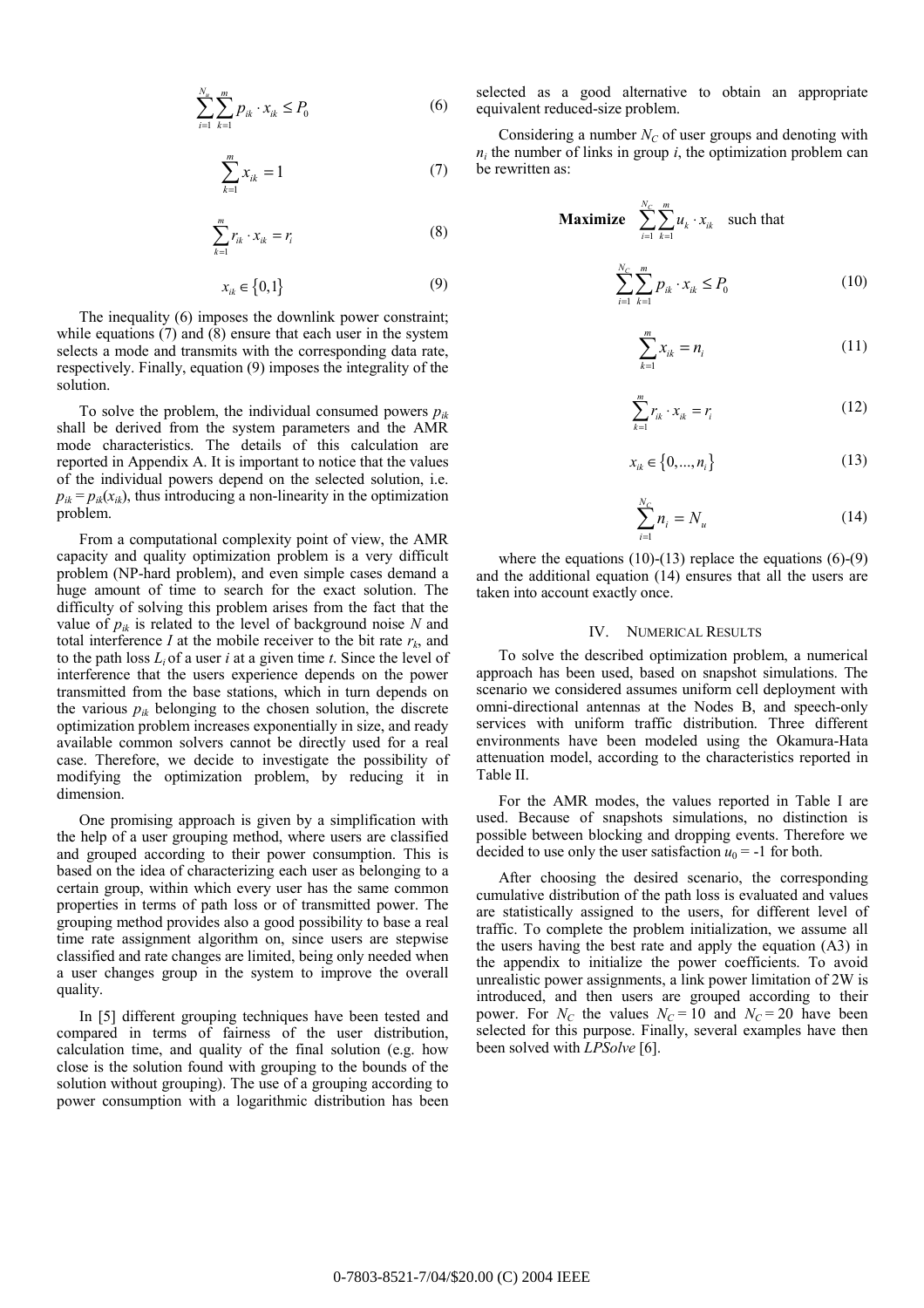| Environment                       | Urban                      | Suburban                     | Rural                        |
|-----------------------------------|----------------------------|------------------------------|------------------------------|
| <b>Attenuation Constant</b>       | 32.5 dB                    | 25.32 dB                     | 4.14dB                       |
| Attenuation exponent              | 3.52                       | 3.52                         | 3.44                         |
| Shadowing $(\sigma)$              | 8 dB                       | 8 dB                         | 8 dB                         |
| <b>Correlation Distance</b>       | 40 <sub>m</sub>            | 30 <sub>m</sub>              | 100 <sub>m</sub>             |
| Radio Channel                     | Pedestrian A               | Vehicular A                  | Vehicular A                  |
| Cell Radius                       | $500 \text{ m}$            | $1000 \text{ m}$             | 3400 m                       |
| Mobile Distribution               | Uniform                    | Uniform                      | Uniform                      |
| Average mobile speed              | $3 \text{ km/h}$           | $50 \text{ km/h}$            | $80 \text{ km/h}$            |
| Power Control                     | Ideal                      | Ideal                        | Ideal                        |
| <b>Considered Bit Rate</b>        | $r_k(AMR) + 3.4$<br>kbit/s | $r_k(AMR)$ +<br>$3.4$ kbit/s | $r_k(AMR)$ +<br>$3.4$ kbit/s |
| Handover                          | No SHO                     | No SHO                       | No SHO                       |
| DL Available Power P <sub>0</sub> | 14 W                       | 14 W                         | 14 W                         |

As comparison for the optimized solution, we have selected for this paper the simple reference case of assigning a single rate for all users, which can be actually regarded as a good example of non-optimal rate assignment. In figure 1 the results obtained for the urban scenario are represented in terms of overall user satisfaction *US* and System Performance *SP*. The optimization solution outperforms significantly the reference case for the complete range of traffic. Also for the cases of Suburban (figure 2) and Rural (figure 3) scenarios, the optimal solution behaves better than the single rate, though the improvements are not as consistent as in Urban scenario. This is due to the fact that the use of AMR is getting more advantageous when more diversity is available in the system, by adapting the different rates to the different power levels of the mobile terminals.

### V. CONCLUSIONS

To conclude, we have presented a mathematical model and a simplified approach to optimize rate assignment of AMR modes in a cellular system. We have applied this method to AMR rate assignment in the downlink of UMTS.

The method allows the evaluation of an approximated solution that provides a significant increase in capacity in comparison with non-optimal cases. The fast calculation time and the reduced complexity approach given by the grouping technique enable its use in real time applications for AMR rate assignment strategies.

The results have shown that the difference between the optimal solution when the complete set of AMR modes is considered, and the case when only a single mode is used throughout the whole network, is significant. This confirms the expectation of a quality increase for a given capacity (or vice versa, a capacity increase for a desired quality).

The solution of the optimization problem provides upper bounds for the cumulated user satisfaction, under power consumption constraints, and can be used as benchmarks in order to evaluate present ad-hoc algorithms.

#### APPENDIX A

For the generic user *i*, an effective individual downlink power pi is transmitted from the network to the mobile phone, depending on the selected AMR mode, on the target BLER, and on channel conditions and cell interference. Under the assumption of ideal power control, the target error rate is always reached, and the Signal to Noise and Interference Ratio (SINR) of a generic user keeps constant for the selected bit rate. For higher data rates, the SINR has to increase proportionally to the effective bit rate in order to keep the error rate on target. Therefore, following the analysis reported in [5], the following relation can be written for the user *i* in linear power domain:

$$
SINR_i = \frac{p_i}{L_i \cdot (N + I_i)} = \beta \cdot (r_i + r_s)
$$
\n(A1)

where  $L_i$  is the path loss, N is the receiver noise,  $I_i$  is the total interference,  $r_i$  and  $r_s$  are the user and signaling data rates, respectively, and  $\beta$  a coefficient relating the SINR to the bit rate.

The total interference is the sum of the intracell interference (i.e. the interference generated by the cell to which the user is connected) and of the intercell interference (i.e. the interference generated by all the other cells). The intracell interference is caused by non-orthogonal downlink power contributions of the base station:

*i*

$$
I_{\text{intra}} = \frac{1}{L_i} \left[ \alpha_i \left( P_{\text{CPICH}} + P_{\text{DPCH}} - p_i \right) + P_{\text{SCH}} \right] \tag{A2}
$$

where  $P_{\text{CPICH}}$  is the power of the Common Pilot Channel,  $P_{\text{DPCH}}$  is the total power of Dedicated Physical Channels,  $P_{\text{SCH}}$ is the power of the Synchronization Channel and  $\alpha_i$  is the orthogonality factor, accounting the lost of orthogonality due to multipath propagation. The intercell interference is caused by the downlink transmitted power of neighboring base stations and can be regarded as a sum of many contributions coming from all directions. In the considered scenario with symmetrical deployment and uniform traffic distribution, the intercell interference can be approximated by a constant term *I<sub>inter</sub>* without loss of generality.

By substituting the total interference  $I_i = I_{intra} + I_{inter}$  in equation (A1) and solving, with the help of the relation (A2), for  $p_i$  we obtain:

$$
p_i = \gamma_i \cdot [L_i(N + I_{inter}) + \alpha_i (P_{\text{CPICH}} + P_{\text{DPCH}}) + P_{\text{SCH}}] \tag{A3}
$$

where

$$
\gamma_i = \frac{\beta \cdot (r_i + r_s)}{1 + \alpha_i \beta \cdot (r_i + r_s)}\tag{A4}
$$

In equation (A3), the term  $P_{\text{DPCH}}$  has still to be evaluated as a function of the other system parameters, before using it directly in the optimization problem. For a cell serving *Nu* users, the total power used for the dedicated physical channels is